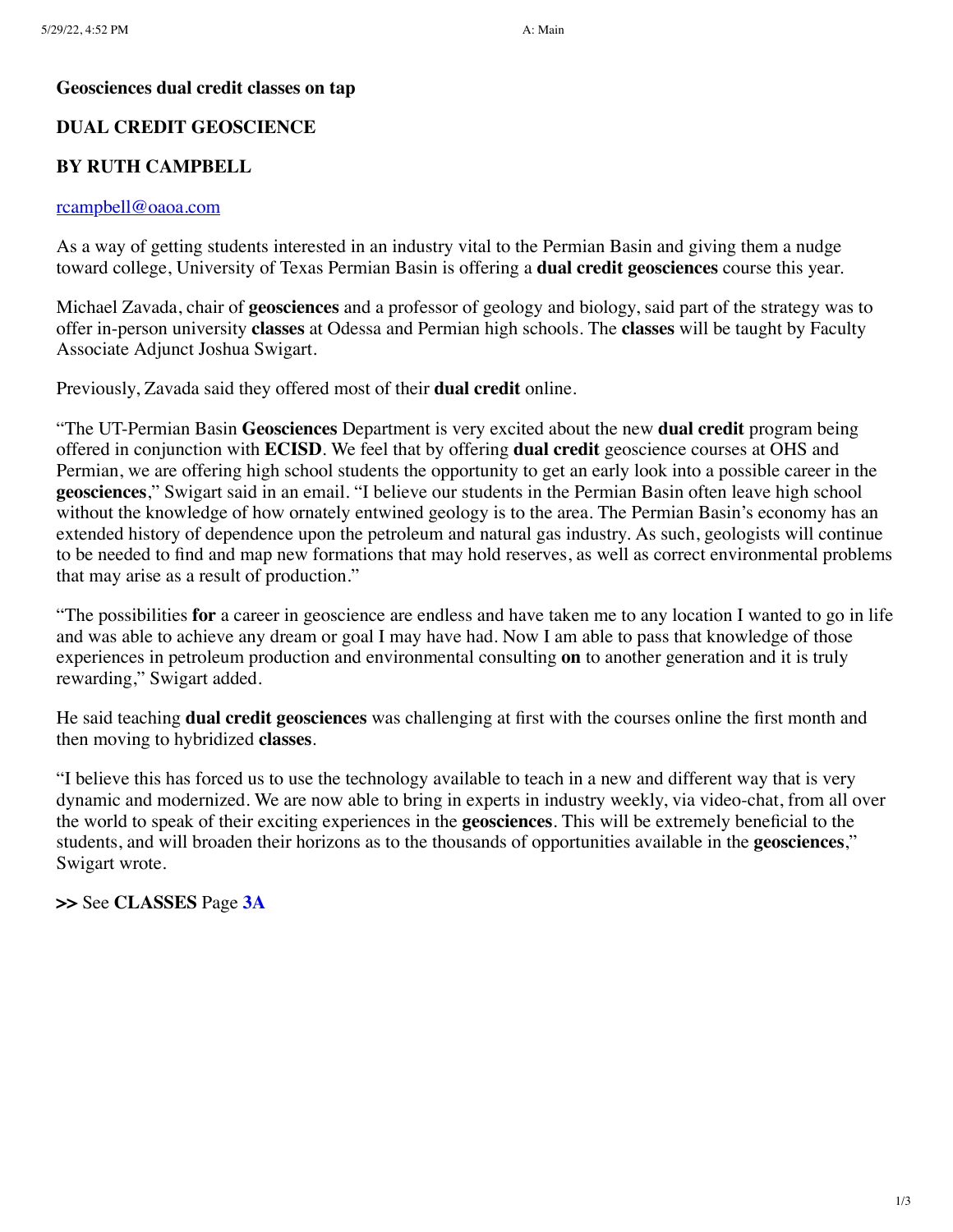

**Faculty Associate Adjunct Joshua Swigart** will be teaching **dual**-**credit** geoscience courses at Odessa High School and Permian High School. The program will expose high school students to potential careers in geoscience fields.

# **BEN POWELL |** ODESSA AMERICAN

# **Classes**

**>>** From Page 1A

"The UT-Permian Basin's Geoscience Department wants to innovate **dual credit** course offerings by offering these courses at Permian and OHS campuses, with the idea in mind that we want to eliminate any hurdles that may exist as result of driving distance to class, time available, or college seeming overwhelming. A scholarship has also been applied this semester toward tuition by a petroleum producer to allow these students to take these courses at no cost to them. Students can enter the **Geosciences** Program having already taken their freshmanlevel courses and can move straight into electives and courses required **for** our various geoscience majors. We are very excited about the prospect of having these students in our program, as they will have already been orientated to our department; reducing the challenges associated with starting college," he added.

Zavada said Swigart will teach from the high schools.

There also will be field trips at least once or twice a semester, Zavada said.

"This is also something industry told us when we were working with them — and we still are — they want students when they graduate, both in undergraduate and master's level, to be able to go into the field, do a project and feel comfortable doing that, so we've decided to bring that element to the freshman **classes** to try to get them, again, acclimated to doing things that industry wants them to do and we want them to do. That will prepare them **for** graduate school …," he added.